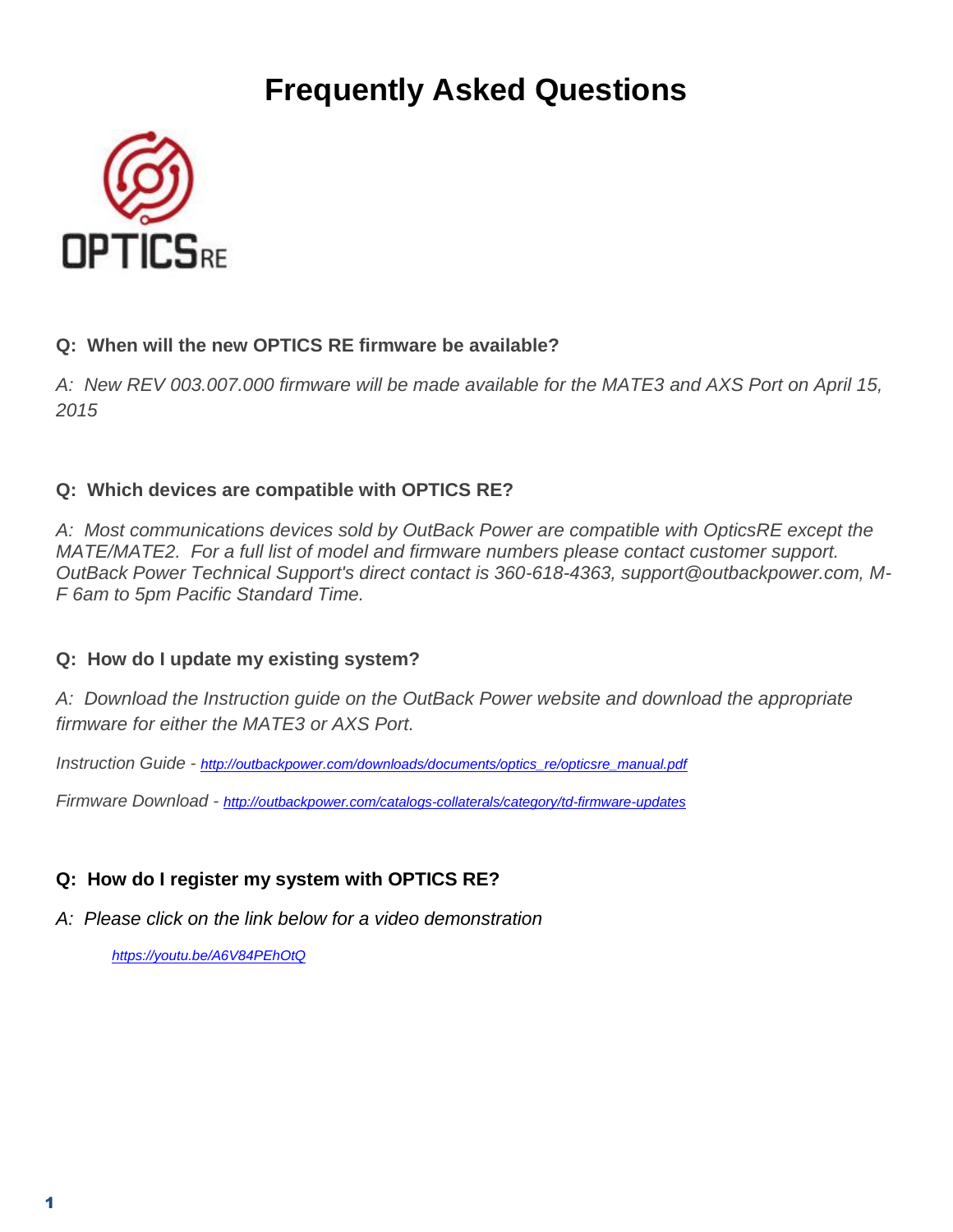#### **Q: How can I enable my system to communicate with the internet and OPTICS RE?**

The MATE3 or AXS Port can communicate with a tablet, laptop, or phone over the Internet. Set up the OutBack device for Internet access using any of methods 1 through 4.



#### **Q: What other equipment is required to use OPTICS RE?**

*A: At a minimum, an internet modem. Other equipment for consideration is an Ethernet-to-wifi adapter that can be used to enable a wireless connection. (See Figure 1, #1 above)*

#### **Q: What internet browsers are compatible with OPTICS RE?**



#### **Q: Where can I find additional information on OPTICS RE?**

*A: Main landing page for OpticsRE at [www.opticsre.com](http://www.opticsre.com/) and OutBack Power main website at* 

*[http://outbackpower.com/outback-products/communications/item/optics-re?category\\_id=440](http://outbackpower.com/outback-products/communications/item/optics-re?category_id=440)*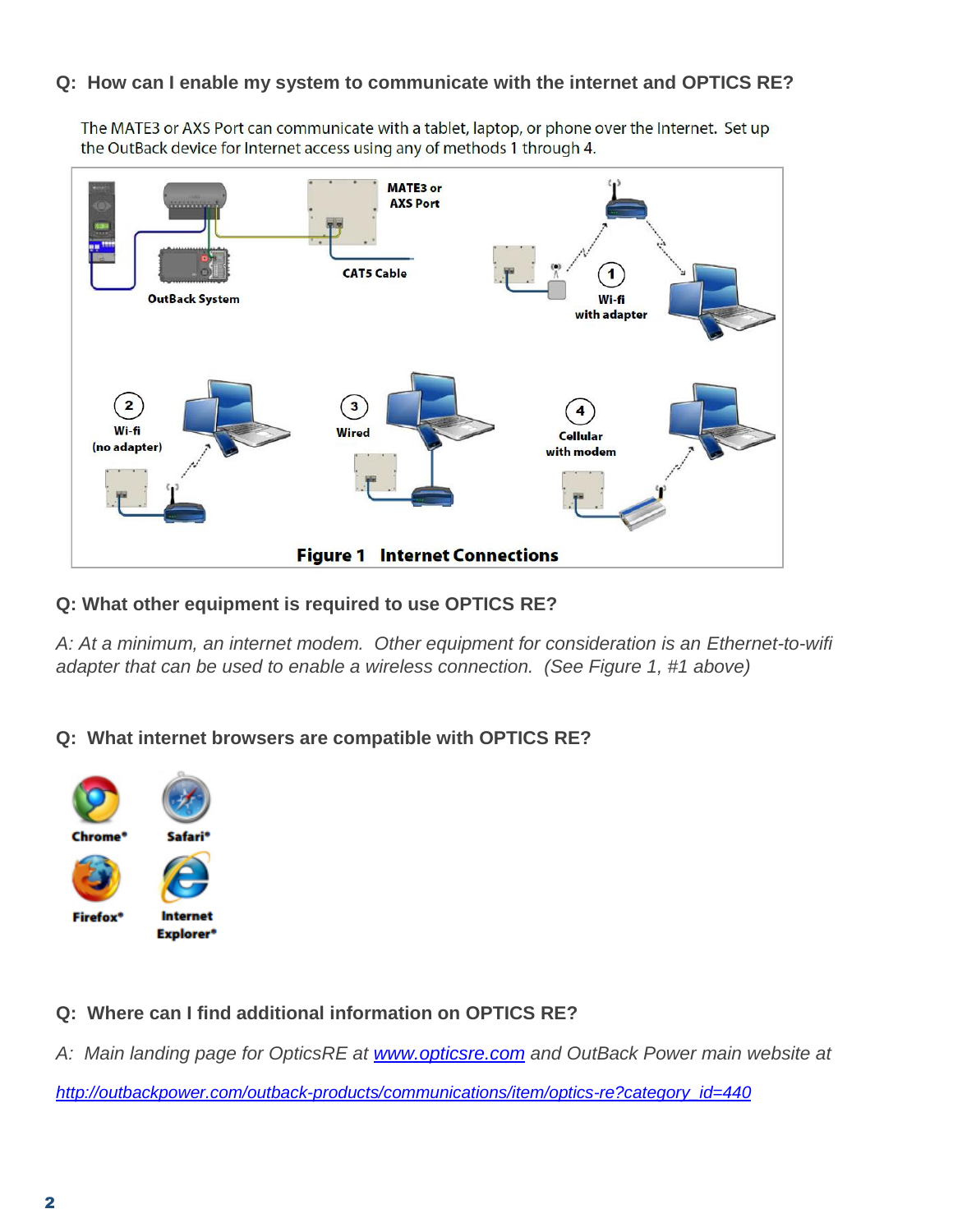## **Q: What security level is in place for OPTICS RE?**

A: The OPTICS team takes the security very seriously. AES128 encryption is used for all *communication between the OutBack Power devices and OPTICS cloud application. We use the same 128-bit, SSL encryption that the major banks use in processing financial transactions. This ensures that all of the communications between the OPTICS cloud application and your devices remain completely private. Your privacy and information are our primary concern, and we're constantly working so that you can place your full trust and confidence in OutBack Power and The OPTICS Team.*

### **Q: Who do I contact at OutBack for installation and setup questions?**

*A: You can reach customer support by phone at 360-618-4363; our business hours are Monday through Friday from 8 a.m. to 5 p.m. Pacific Time, and email our team 24/7 at [support@outbackpower.com](mailto:support@outbackpower.com)*

# *Q: Can existing installations with MATE/MATE2 upgrade to add OPTICSRE?*

*A: Absolutely, requires purchase of new MATE3 or AXS Port*

# *Q: Do existing installations with MATE3 or AXS Port have access to OPTICSRE?*

*A: Yes, but before access can be gained to OPTICSRE, the new firmware will need to be downloaded. Once completed the internet will be need to be connected to the Ethernet port on the MATE3 or AXS Port.*

*Firmware Download -* <http://outbackpower.com/catalogs-collaterals/category/td-firmware-updates>

#### **Q: Can the AXS Port be used in place of a MATE?**

*A: Yes, the AXS Port can be used in place of a MATE device, but it is highly recommended that the system owner or installer retains a MATE device for local access and troubleshooting. For example, if the internet connection is lost with the AXS Port and OPTICS there is no local display on the AXS Port that will allow a user to troubleshoot locally at the device.*

# **Q: Can my system be fully controlled via OPTICS RE?**

*A: Yes, with the newest release of the 003.007.000 firmware for the MATE3 and AXS Port full controlled has been enabled. Approximately 600 parameters are now displayed and available via OPTICS RE.*